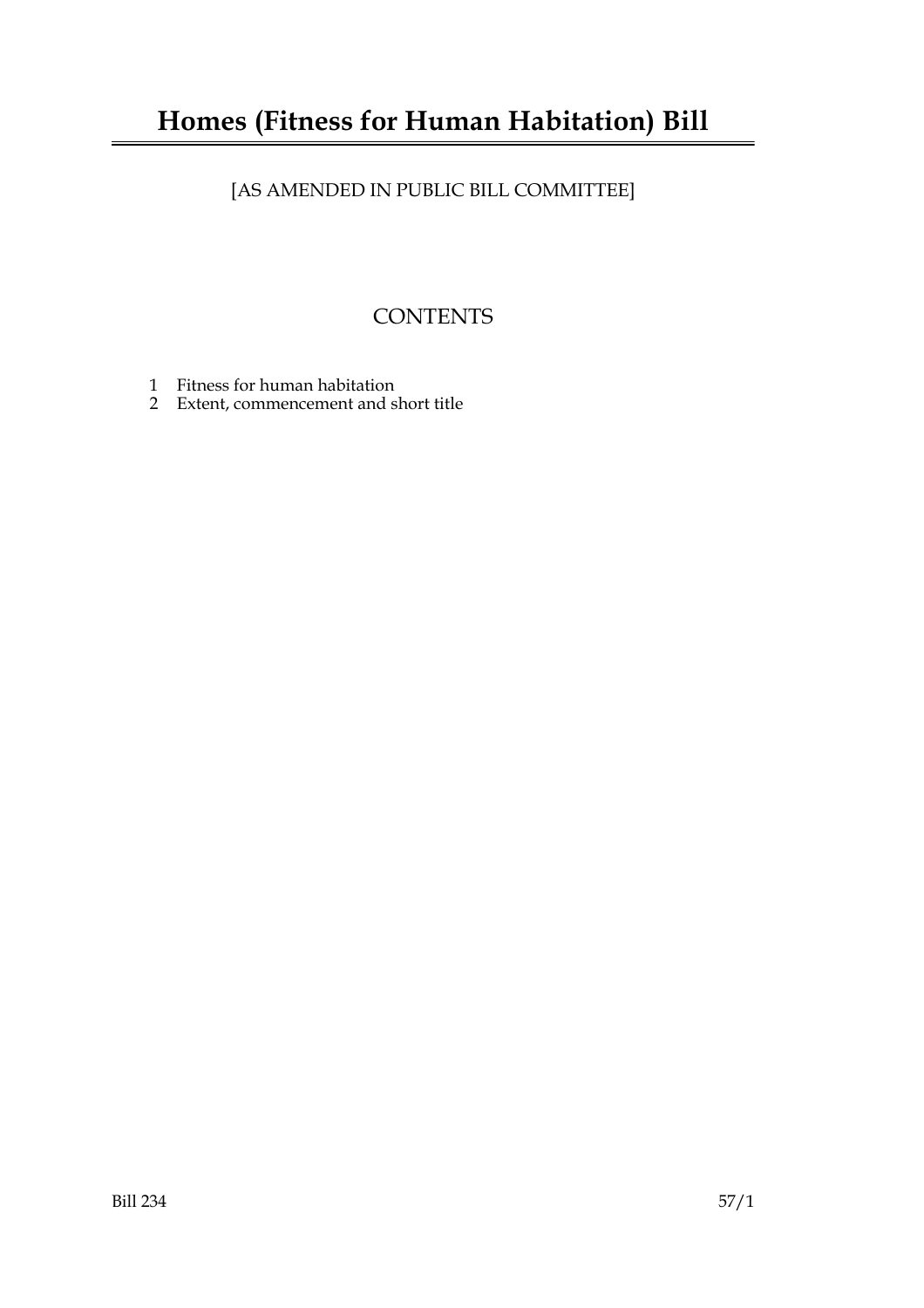# A **BILL**

#### [AS AMENDED IN PUBLIC BILL COMMITTEE]

#### $T<sub>O</sub>$

Amend the Landlord and Tenant Act 1985 to require that residential rented accommodation is provided and maintained in a state of fitness for human habitation; and for connected purposes.

E IT ENACTED by the Queen's most Excellent Majesty, by and with the advice and consent of the Lords Spiritual and Temporal, and Commons, in this present **B** E IT ENACTED by the Queen's most Excellent Majesty, by and with consent of the Lords Spiritual and Temporal, and Commons, Parliament assembled, and by the authority of the same, as follows:  $-$ 

#### **1 Fitness for human habitation**

- (1) The Landlord and Tenant Act 1985 is amended in accordance with subsections (2) to (5).
- (2) In section 8 (implied terms as to fitness for human habitation)  $-$ 
	- (a) in the heading, after "habitation" insert ": Wales";
	- (b) in subsection (1), after "house", in the first place it occurs, insert "in Wales".
- (3) After section 9 (application of section 8 to certain houses occupied by agricultural workers) insert—

#### **"9A Fitness for human habitation of dwellings in England**

- (1) In a lease to which this section applies of a dwelling in England (see section 9B), there is implied a covenant by the lessor that the dwelling—
	- (a) is fit for human habitation at the time the lease is granted or otherwise created or, if later, at the beginning of the term of the lease, and
	- (b) will remain fit for human habitation during the term of the lease.
- (2) The implied covenant is not to be taken as requiring the lessor  $-$ 
	- (a) to carry out works or repairs for which the lessee is liable by virtue of—

*20*

*5*

*15*

*10*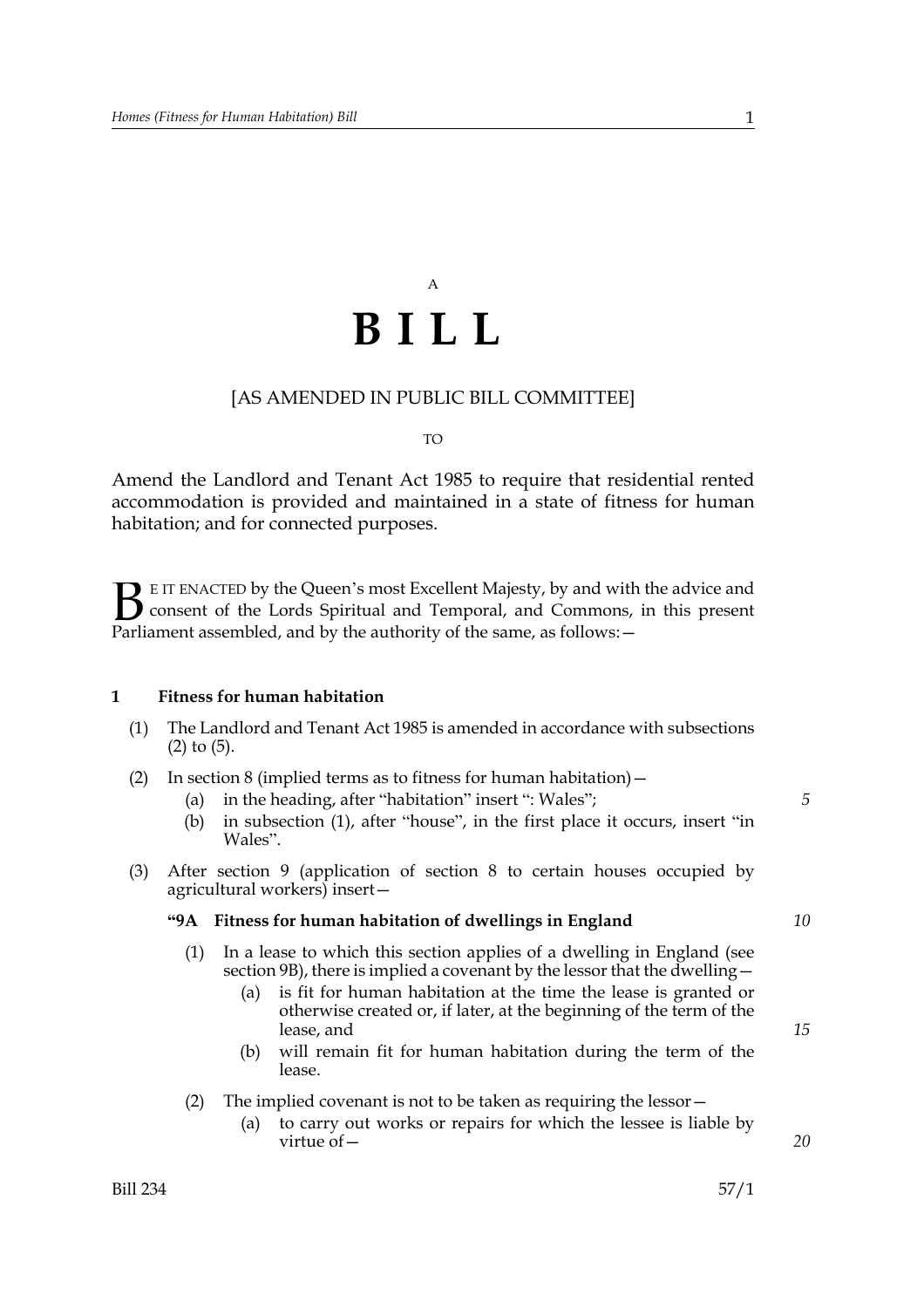- (i) the duty of the lessee to use the premises in a tenant-like manner, or (ii) an express covenant of the lessee of substantially the same effect as that duty; (b) to rebuild or reinstate the dwelling in the case of destruction or damage by fire, storm, flood or other inevitable accident; (c) to keep in repair or maintain anything which the lessee is entitled to remove from the dwelling; (d) to carry out works or repairs which, if carried out, would put the lessor in breach of any obligation imposed by any enactment (whenever passed or made); (e) to carry out works or repairs requiring the consent of a superior landlord or other third party in circumstances where consent has not been obtained following reasonable endeavours to obtain it. (3) The implied covenant is also not to be taken as imposing on the lessor any liability in respect of the dwelling being unfit for human habitation if the unfitness is wholly or mainly attributable to  $-$ (a) the lessee's own breach of covenant, or (b) disrepair which the lessor is not obliged to make good because of an exclusion or modification under section 12 (power of county court to authorise exclusions or modifications in leases in respect of repairing obligations under section 11). (4) Any provision of a lease or of any agreement relating to a lease (whether made before or after the grant or creation of the lease) is void to the extent that it purports— (a) to exclude or limit the obligations of the lessor under the implied covenant, or (b) to authorise any forfeiture or impose on the lessee any penalty, disability or obligation in the event of the lessee enforcing or *10 20 25 30*
- (5) Where in any proceedings before a court it is alleged that a lessor is in breach of an obligation under the implied covenant, the court may order specific performance of the obligation (regardless of any equitable rule restricting the scope of that remedy).
- (6) Where a lease to which this section applies of a dwelling in England forms part only of a building, the implied covenant has effect as if the reference to the dwelling in subsection (1) included a reference to any common parts of the building in which the lessor has an estate or interest.
- (7) In a lease to which this section applies of a dwelling in England, there is also implied a covenant by the lessee that the lessor, or a person authorised in writing by the lessor, may enter the dwelling for the purpose of viewing its condition and state of repair.
- (8) The covenant implied by subsection (7) requires entry to the dwelling to be permitted— *45*
	- (a) only at reasonable times of the day, and

relying upon those obligations.

(b) only if at least 24 hours' notice in writing has been given to the occupier of the dwelling.

*15*

*5*

*35*

*40*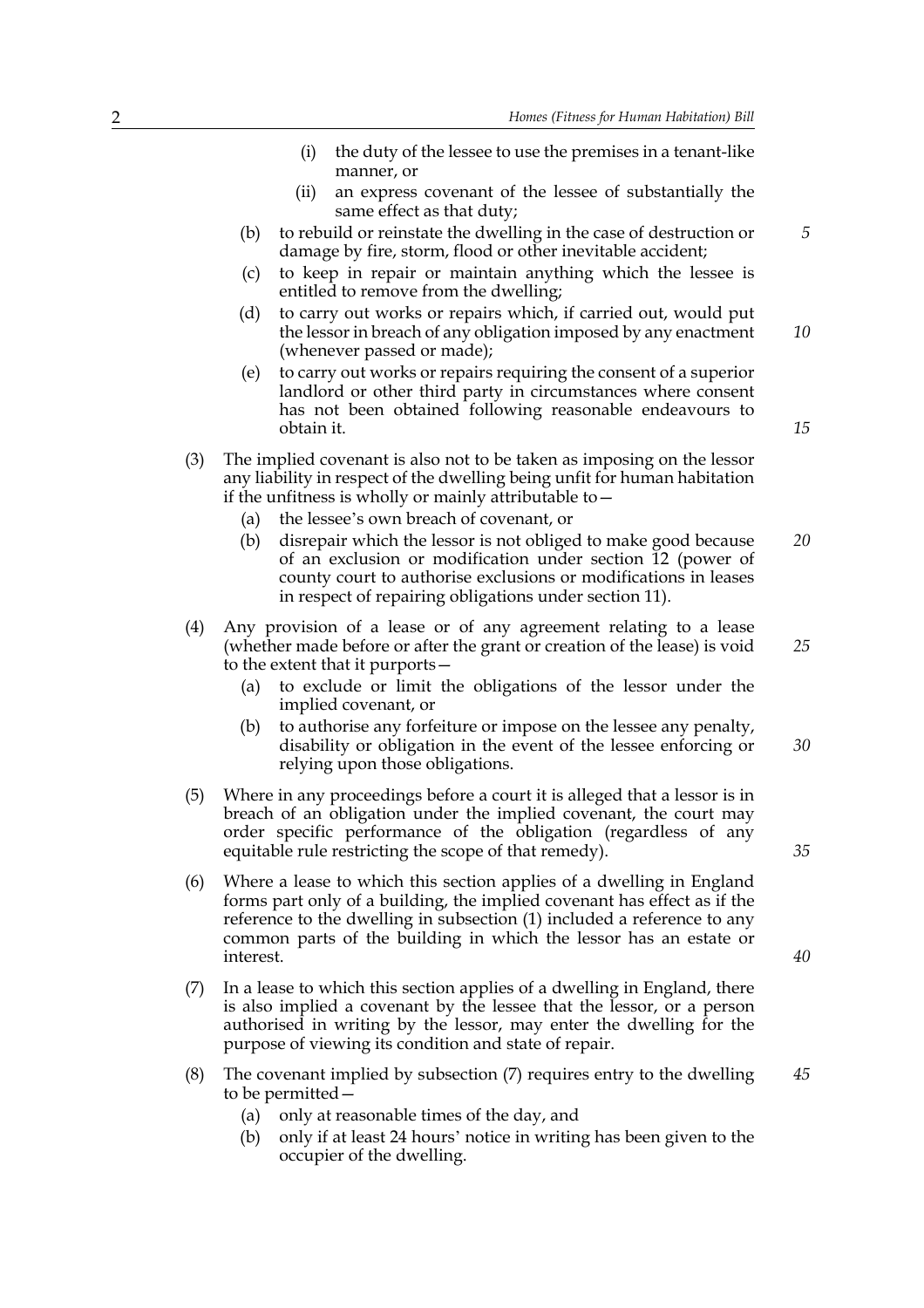| (9)       | In this section $-$<br>"common parts" has the meaning given by section $60(1)$ of the<br>Landlord and Tenant Act 1987;<br>"lease" does not include a mortgage term;<br>"lessee" means the person for the time being entitled to the term of<br>a lease;<br>"lessor" means the person for the time being entitled to the<br>reversion expectant on a lease.                                                                                                                    | 5        |  |
|-----------|-------------------------------------------------------------------------------------------------------------------------------------------------------------------------------------------------------------------------------------------------------------------------------------------------------------------------------------------------------------------------------------------------------------------------------------------------------------------------------|----------|--|
| <b>9B</b> | Leases to which section 9A applies                                                                                                                                                                                                                                                                                                                                                                                                                                            |          |  |
| (1)       | Section 9A applies to a lease under which a dwelling is let wholly or<br>mainly for human habitation if either of the following applies -<br>the lease is for a term of less than 7 years, or<br>(a)<br>the lease is of a kind mentioned in subsection (1A) or (1AB) of<br>(b)<br>section 13 (leases to which section 11 applies: secure, assured or                                                                                                                          | 10       |  |
|           | introductory tenancies for fixed term of 7 years or more).<br>This is subject as follows.                                                                                                                                                                                                                                                                                                                                                                                     | 15       |  |
| (2)       | Section 9A does not apply to any lease of a kind mentioned in section<br>14 (exceptions for leases to which section 11 applies).                                                                                                                                                                                                                                                                                                                                              |          |  |
| (3)       | Except as mentioned in subsections $(4)$ , $(5)$ and $(6)$ , section 9A does not<br>apply to a lease granted –<br>before the commencement date, or<br>(a)<br>on or after that date in pursuance of an agreement entered into,<br>(b)<br>or an order of a court made, before the commencement date.                                                                                                                                                                            | 20       |  |
| (4)       | Section 9A applies to a periodic or secure tenancy that is in existence on<br>the commencement date, but in the case of any such tenancy the<br>covenant implied by that section has effect in the following $way$ –<br>subsection $(1)(a)$ of that section has effect as if the reference to<br>(a)<br>the later of the times there mentioned were a reference to the<br>time that begins at the end of the period of 12 months beginning<br>with the commencement date, and | 25<br>30 |  |
|           | subsection $(1)(b)$ of that section has effect only in respect of<br>(b)<br>times falling after the end of that 12 month period.                                                                                                                                                                                                                                                                                                                                              |          |  |
| (5)       | Section 9A applies to a periodic or secure tenancy that comes into<br>existence after the commencement date on expiry of a term of a lease<br>granted before that date.                                                                                                                                                                                                                                                                                                       |          |  |
| (6)       | Section 9A applies to a lease for a fixed term which –<br>is granted or renewed before the commencement date, and<br>(a)<br>is renewed for a further fixed term on or after that date,<br>(b)<br>and for this purpose the renewal on or after the commencement date is<br>to be treated as a grant of the lease on or after that date.                                                                                                                                        | 40       |  |
| (7)       | For the purposes of subsection $(1)$ it is immaterial $-$<br>whether the dwelling is to be occupied under the lease or under<br>(a)<br>an inferior lease derived out of it, or<br>that the lease also demises other property (which may consist of<br>(b)<br>or include one or more other dwellings).                                                                                                                                                                         | 45       |  |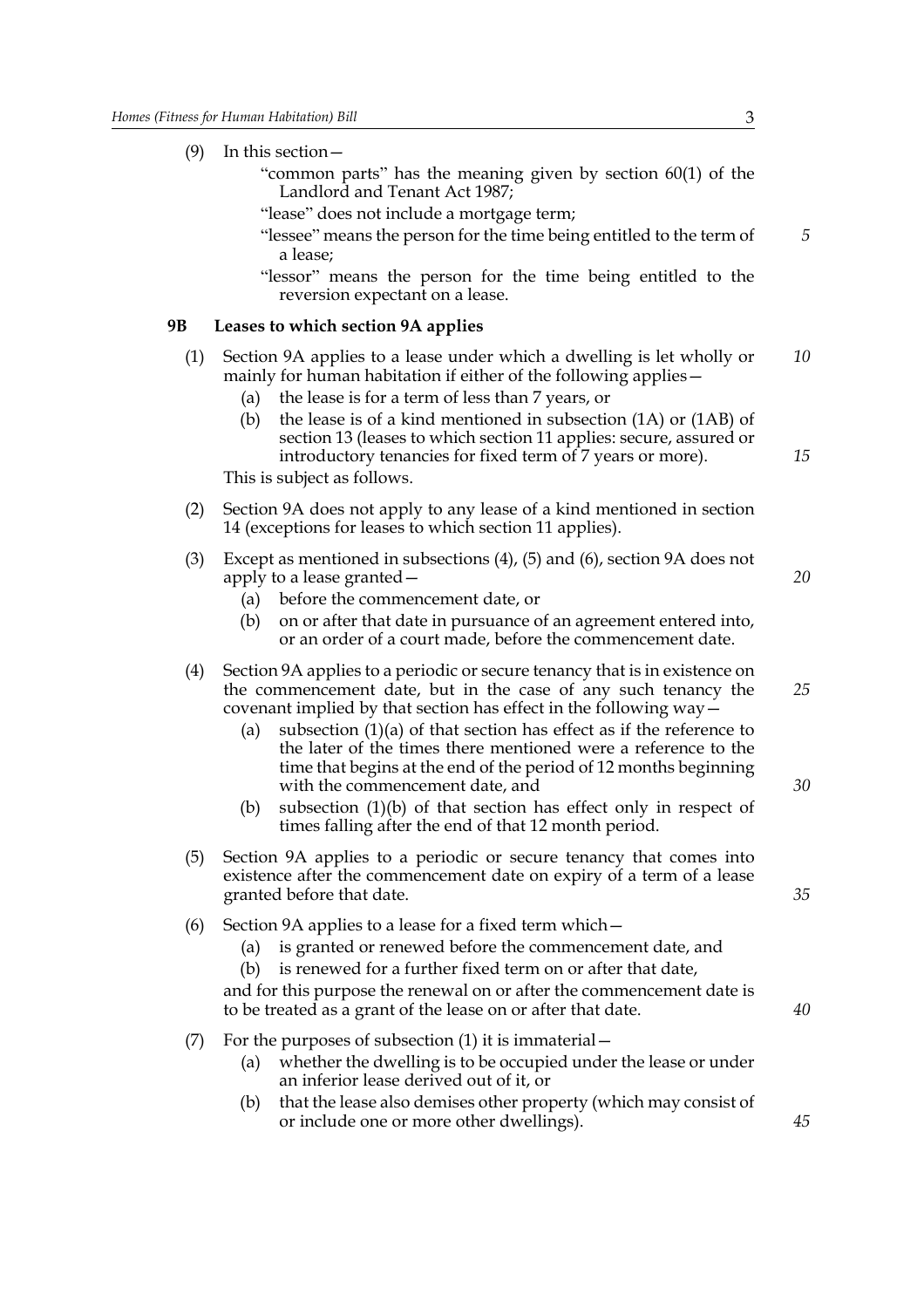- (8) In determining for the purposes of subsection  $(1)(a)$  whether a lease is for a term of less than 7 years— (a) any part of the term falling before the grant or creation is to be ignored and the lease is to be treated as a lease for a term commencing with the grant or creation; (b) a lease which is determinable at the option of the lessor before the expiry of 7 years from the commencement of the term is to be treated as a lease for a term of less than 7 years; (c) a lease (other than one to which paragraph (b) applies) is not to be treated as a lease for a term of less than 7 years if it confers on the lessee an option for renewal for a term which, together with the original term, amounts to 7 years or more. (9) In this section— "the commencement date" means the date on which the Homes (Fitness for Human Habitation) Act 2018 comes into force; "lease", "lessee" and "lessor" have the same meanings as in section 9A; "secure tenancy" has the meaning given by section 79 of the Housing Act 1985. **9C Application of section 9A to certain dwellings occupied by agricultural workers** (1) This section applies where under a contract of employment of a worker employed in agriculture — (a) the provision of a dwelling for the worker's occupation forms part of the worker's remuneration, and (b) the provisions of section 9A (implied term as to fitness for human habitation) are inapplicable by reason only of the dwelling not being let to the worker. (2) There is implied as part of the contract of employment (in spite of any stipulation to the contrary) a term having the same effect as the covenant that would be implied by section 9A if the dwelling were let by a lease to which that section applies. (3) The provisions of section 9A apply accordingly— (a) with the substitution of "employer" and "employee" for "lessor" and "lessee", and (b) with such other modifications as may be necessary. (4) This section does not affect— (a) any obligation of a person other than the employer to repair a dwelling to which the covenant implied by section 9A applies by virtue of this section, or (b) any remedy for enforcing such an obligation." (4) In section 10 (fitness for human habitation)— (a) the existing text becomes subsection (1); (b) in that subsection— (i) after "house", in both places where it occurs, insert "or dwelling"; *5 10 15 20 25 30 35 40 45*
	- (ii) after "facilities for preparation and cooking of food and for the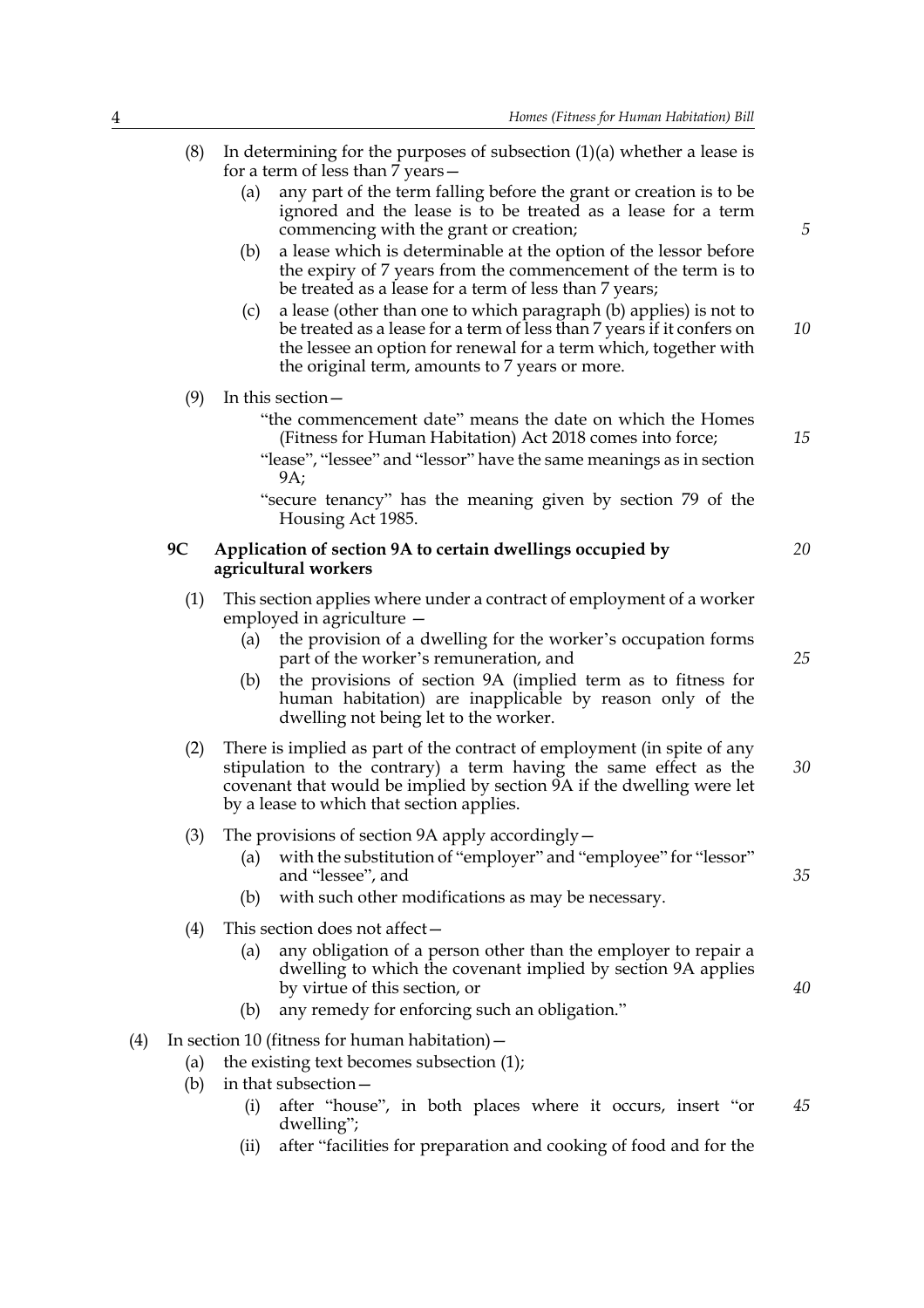disposal of waste water" insert—

- "in relation to a dwelling in England, any prescribed hazard;";
- (c) after that subsection insert—
	- "(2) In subsection (1) "prescribed hazard" means any matter or circumstance amounting to a hazard for the time being prescribed in regulations made by the Secretary of State under section 2 of the Housing Act 2004.
	- (3) The definition of "hazard" in section 2(1) of the Housing Act 2004 applies for the purposes of subsection (2) as though the reference to a potential occupier were omitted." *10*
- (5) In section 39 (index of defined expressions), after the entry in the list for "lease, lessee and lessor (generally)" insert—

| "(in the provisions relating to $\vert$ section<br>fitness for human habitation of $\vert$ 9A(9)".<br>dwellings in England) | 15 |
|-----------------------------------------------------------------------------------------------------------------------------|----|
|-----------------------------------------------------------------------------------------------------------------------------|----|

- (6) In section 302 of the Housing Act 1985 (management and repair of houses acquired under section 300 or retained under section 301), in paragraph  $(c)$  -
	- (a) for "section 8" substitute "sections 8 and 9A", and
	- (b) for "does" substitute "do".

#### **2 Extent, commencement and short title**

- (1) This Act extends to England and Wales.
- (2) This Act comes into force at the end of the period of three months beginning with the day on which it is passed.
- (3) This Act may be cited as the Homes (Fitness for Human Habitation) Act 2018. *25*

*5*

*20*